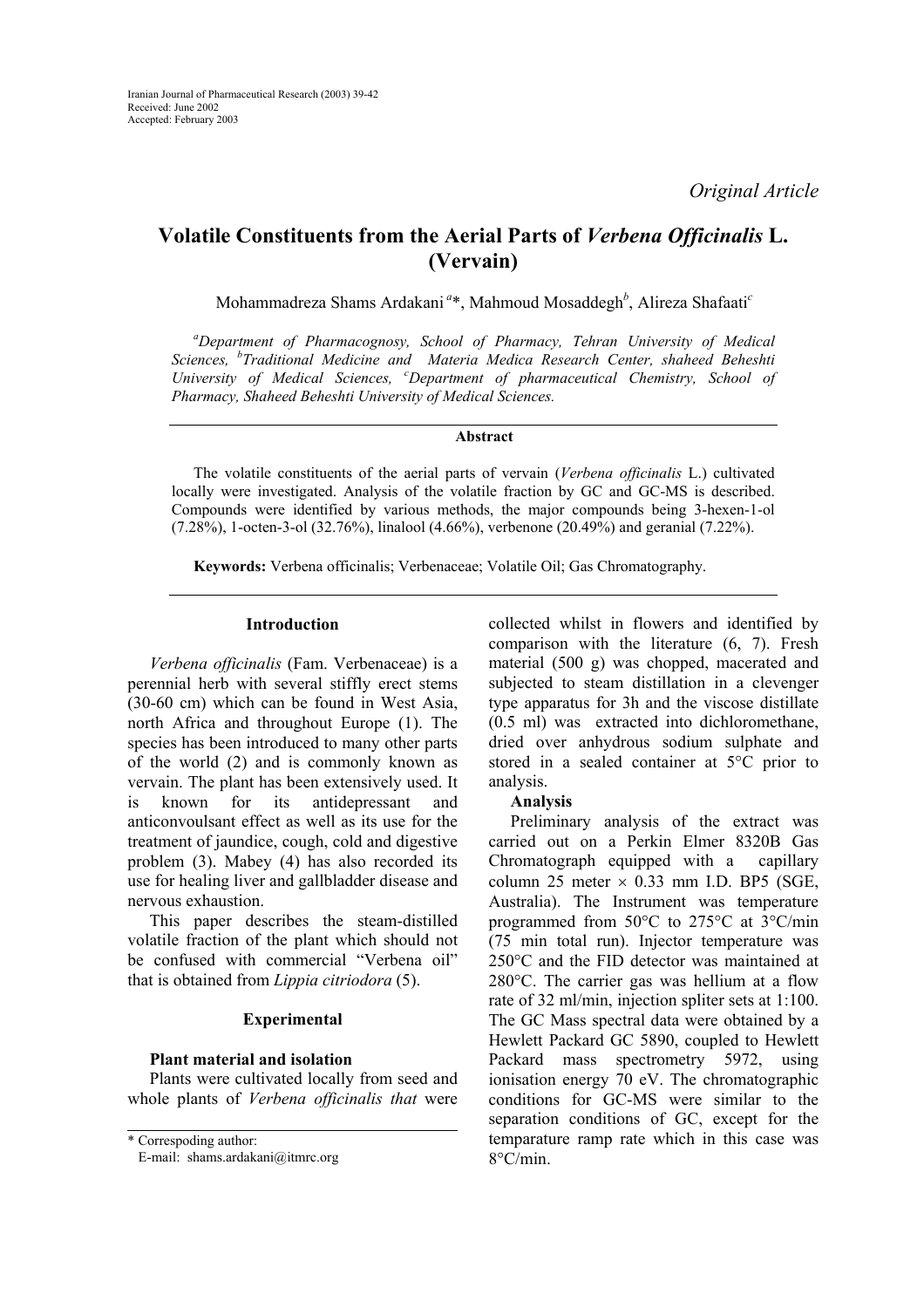**Table 1.** Steam distillate of *V. officinalis* on BP-5 column (major peaks).

| Peak | $t_{R}$        | Kovat's | Relative           | constituent    | Identity    |
|------|----------------|---------|--------------------|----------------|-------------|
| No.  | (min)          | RI      | $t_{R}$ $(t_{RR})$ |                | method      |
| 1    |                | 866     | 0.12               | 3-Hexen-1-ol   |             |
|      | 3.41           |         |                    |                | a,b,c.d.e   |
| 2    |                | 974     | 0.23               | 1-Octen-3-ol   |             |
|      | 6.53           |         |                    |                | a,b,c,d,e   |
| 3    | 11.0           | 1102    | 0.39               | Linalool       |             |
|      | 2              |         |                    |                | a,b,c,d,e   |
| 4    | 15.7           | 1207    | 0.55               | Verbenone      |             |
|      | $\overline{4}$ |         |                    |                | a,b,c,d,e   |
| 5    | 17.9           | 1270    | 0.62               | Geranial       |             |
|      | 2              |         |                    |                | a,b,c,d,e   |
| 6    | 45.5           | 1955    | 1.67               | Hexadecanoi    |             |
|      | $\overline{2}$ |         |                    | c acid         | a,b,c,d,e,f |
| 7    | 50.1           | 2082    | 1.77               | Linolenic      |             |
|      | 6              |         |                    | acid<br>methyl | a,b,c,d,e,f |
|      |                |         |                    | ester          |             |
| 8    | 51.1           | 2107    | 1.80               |                |             |
|      | $\mathbf{0}$   |         |                    |                |             |

Retention Time, b: Kovat's Rertention Index, c: Peak enrichment on co-injection with authentic standard, d: Relative Retention time of sample and standard to internal standard (Pentadecane), e: Mass Spectrum, f: Methylation.

#### **Results and Discussion**

The volatile oil obtained by steam distillation from aerial parts of *Verbena officinalis* was low yield of 0.1%. The oil was extracted from distillation apparatus using solvent. The preliminary GC analyses showed the presence of 8 components (Figure 1), of which 7 components identified (Table 1). The

**Table 2.** Mass spectral data of components identified in the steam distillate of *V. officinalis*.

| Peak | Identified   | Base | Major Peaks (abundance, %)                      |
|------|--------------|------|-------------------------------------------------|
| No.  | Compound     | peak |                                                 |
| 1    | 3-Hexen-1-ol | 41   | $43(16)$ , $55(33)$ , 67<br>$(78)$ ,            |
|      |              |      | 82(13), 100(1)                                  |
| 2    | 1-Octen-3-ol | 57   | $41(22)$ , $43(24)$ , $67(4)$ ,                 |
|      |              |      | 72(13), 85(6), 121(<1, M <sup>+</sup> -1)       |
| 3    | Linalool     | 71   | 41(69), 43(97), 55(60),                         |
|      |              |      | $69(29)$ , $80(28)$ , $93(63)$ , $154(\leq 1$ , |
|      |              |      | $M^+$                                           |
| 4    | Verbenone    | 107  | 41 (56), 79(55),<br>$80(49)$ ,                  |
|      |              |      | $95(17)$ ,<br>91(76),                           |
|      |              |      | 122(13), 135(69)                                |
| 5    | Geranial     | 41   | 55(9), 53(13), 67(9), 69(61),                   |
|      |              |      | $123(4)$ , $137(6)$ , $152(4, M^+)$             |
| 6    | Hexadecanoic | 43   | $41(93)$ , $60(85)$ , $73(91)$ ,                |
|      | acid         |      | $129(32)$ , $185(11)$ , $236(\le)$ ,            |
|      |              |      | $M^+$ -17), 256(13, M <sup>+</sup> )            |
| 7    | Linolenic    | 79   | $41(89)$ , $67(76)$ , $95(44)$ ,                |
|      | acid, methyl |      | 121(11), 135(10),<br>$150(7)$ ,                 |
|      | ester        |      | 222(7)                                          |

individual components were identified using the GC-MS (Table 2). The resulted data were matched by the GC-MS computer library. Identification of the components were further verified by comparison of their retention time with those of authentic samples, measuring Kovat's indices, peak enrichment on coinjection with authentic samples and the relative retention time of the components and authentic samples to internal standard (pentadecane was used as an internal standard). The final



Figure 1. Chromatogram of vervain oil on BP-5 column with added pentadecane.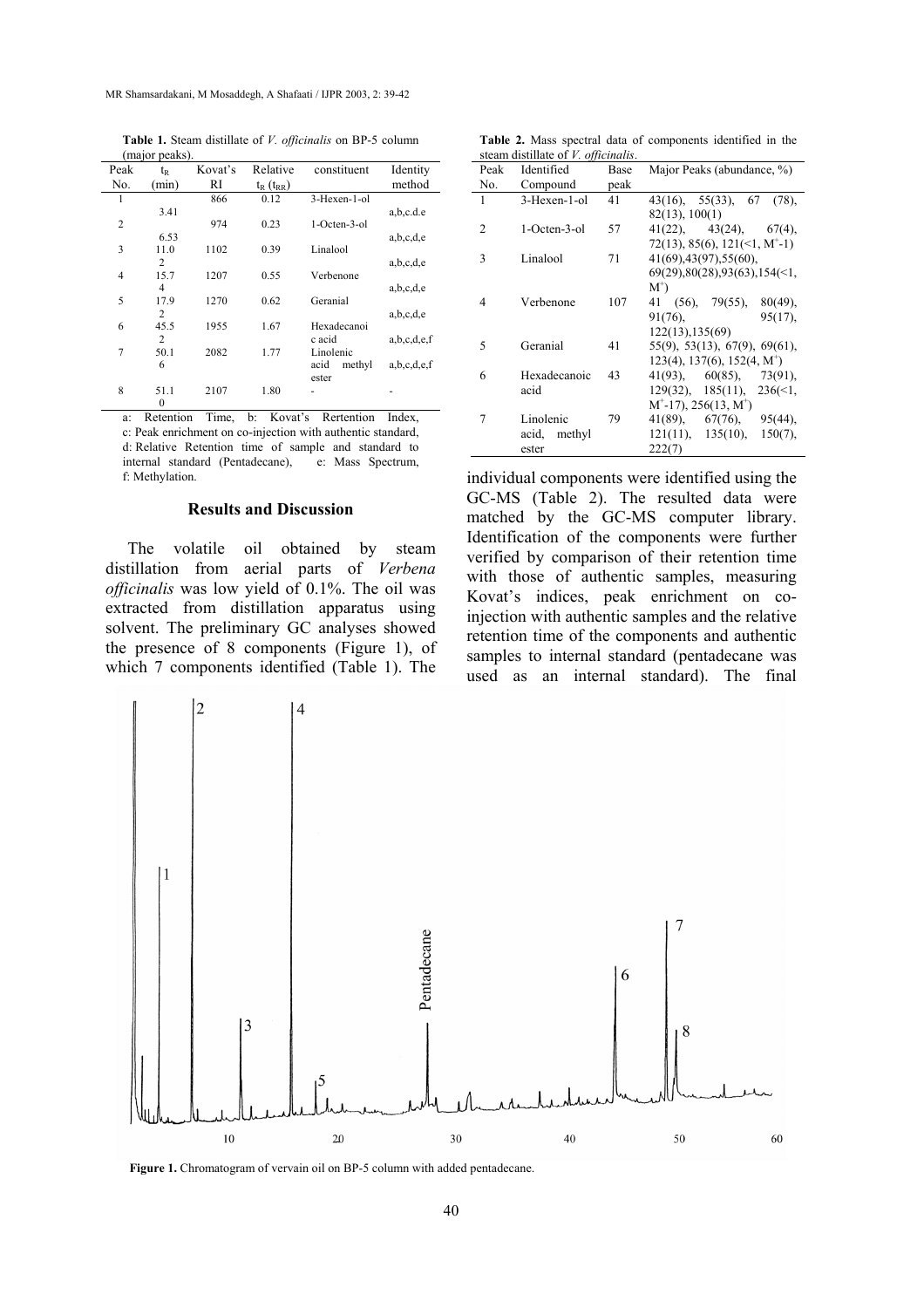

**Figure 2.** Fragmentation pattern of 3-hexen-1-ol, presented in volatile oil of *V. officinalis.*

identification was based on close study of the fragmentation pattern of each component and comparison of MS data of each component with those reported in the literature (8, 9, 10). The MS data were in agreement with those reported in the literature.

Peak No. 6 has been identified as hexadecanoic acid. To confirm the identification, a part of oil was run on GC and GC-Mass after TMAH derivatization (11). After derivatization the presence of methyl ester of the following compounds was also detected, tetradecanoic acid, hexadecanoic acid, 9-12 octadecadienoic acid, 9-12-15 octadecatrienoic, octadecanoic acid.

Suggested fragmentation profile of some components identified by GC-MS are presented as follows:

1) **3-Hexen-1-ol**- The fragmentation pattern of this hydrocarbone is shown in figure 1. The base peak at m/e 41 and related peak at m/e 43 resulted from cleavage of double bond at C3. The peak at m/e  $82 \ (M^+$ -18) was due to loss of water which is typical for alcohols. Also, peaks at m/e 55, 67, and 69 all resulted from the fragmentation at α and β carbon of the double bond.

2) **verbenone**- Amongst compounds identified in the steam-distillate of Verbena officinalis was verbenone. Apart from the parent peak (m/e 150), two peaks at m/e 135 and 122 are resulted directly from the parent peak by loss of methyl radical and CO, respectively. Further fragmentation of these two peaks results in the formation of the base peak (m/e 107). The loss of CO is a characteristic feature of ketones. The fragmentation pattern of the compound is given in Figure 3.

3) **Hexadecanoic acid**- One of the unesterified fatty acids identified in the steam distillate of *Verbena officinalis* was



the essential oil of *V. officinalis.*

hexadecanoic acid (peak No. 6). The fragmentation pattern of hexadecanoic acid is presented in figure 4. The parent peak at m/e 256 and peaks at m/e 73 and 129 clearly indicate the presence of a carboxylic group attached to a long aliphatic chain. However, the most important peak in the mass spectrum of an aliphatic acid is the peak at m/e 60, which results from a γ-hydrogen shift  $(11)$ . This hydrogen rearrangement, which is depicted in figure 5 is a characteristic of long chain aliphatic acids and esters (for a methyl ester, the relevant peak would be at m/e 74). Other peaks, including the base peak at m/e 43 resulted from the fragmentation of the aliphatic chain.

 In a literature survey, no original reports on the composition of the essential oil of *Verbena officinalis* were found. However, in some textbooks (12, 13, 14, 15) the presence of citral, geraniol, limonene, terpenes, terpene alcohols and verbenone, has been mentioned without addressing the original work. The contents of the steam distillate reported in this work were different from those mentioned above.

Considering that the findings written in the above mentioned texts were based on original observations, the difference between the results of this work and others can be explained on the basis that: